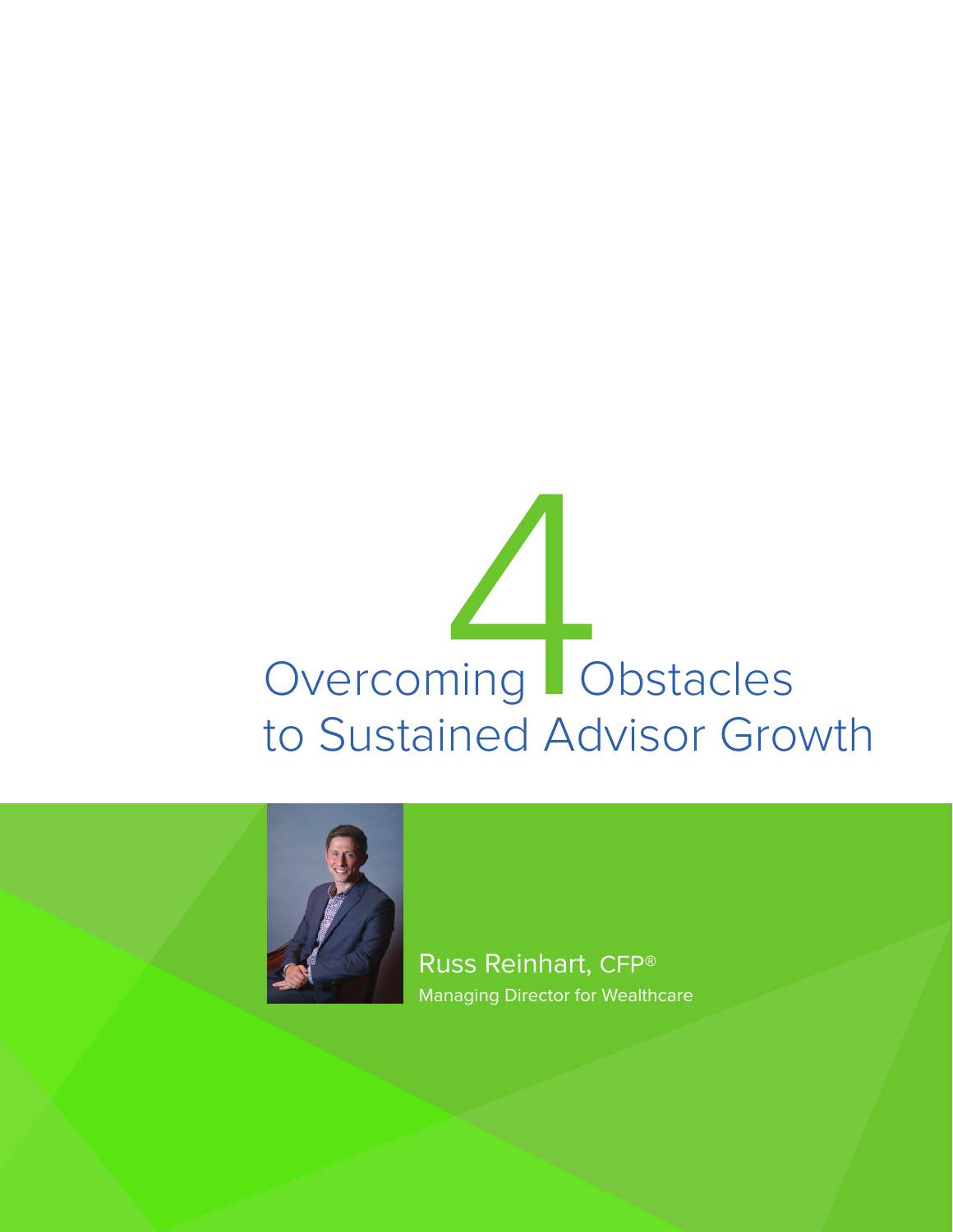Every advisory business experiences growing pains. But with margins tightening and competition for top talent at a premium, many advisors are enduring the squeeze and delaying the critical choices about how to push their business growth to the next level.

As a result, these advisors are finding themselves over-servicing current clients, chasing unqualified leads and managing nearly every aspect of business operations. It's unsustainable, and eventually something has got to give.

The challenges that plague nearly every advisor at some point along their path to growth fall into four distinct categories. Fortunately, there are clear steps advisors can take to turn these obstacles into opportunities.

# **THE CAPACITY CAP**

Many advisors dread the day when client demand exceeds current resources, and when the operational workload begins to prohibit new business growth. For an individual advisor, this threshold often occurs when managing between 50 and 75 households or about \$25 million in AUM. **114**<br>
Many<br>
wher<br>
advis<br>
abou<br>
It's at<br>
can *b* 

It's at this point that advisors must decide how the right processes, staff and partners can help them better manage what they've created—while still retaining control of the business. Advisors have a few options. They can bring on relationship managers and

**MANY ADVISORS DREAD THE DAY WHEN CLIENT DEMAND EXCEEDS CURRENT RESOURCES.** junior advisors to handle second- and third-tier clients while they maintain the firm's high-touch relationships. They can outsource or automate time-consuming tasks, or even hire a full-time executive to manage the business so they can remain focused on client service and nurturing leads.

Advisors can also look outward for opportunities to relieve the operational burden, such as joining an enterprise RIA platform that would bring built-in scalability and technology resources.

No matter the chosen path, advisors reaching the capacity cap should consider how the right talent, technology and resources will scale with their firm. Too often, advisors invest in a patchwork of fixes designed to create more hours in the day. Growth-minded advisors will recognize that they need a holistic, long-term plan for their firm.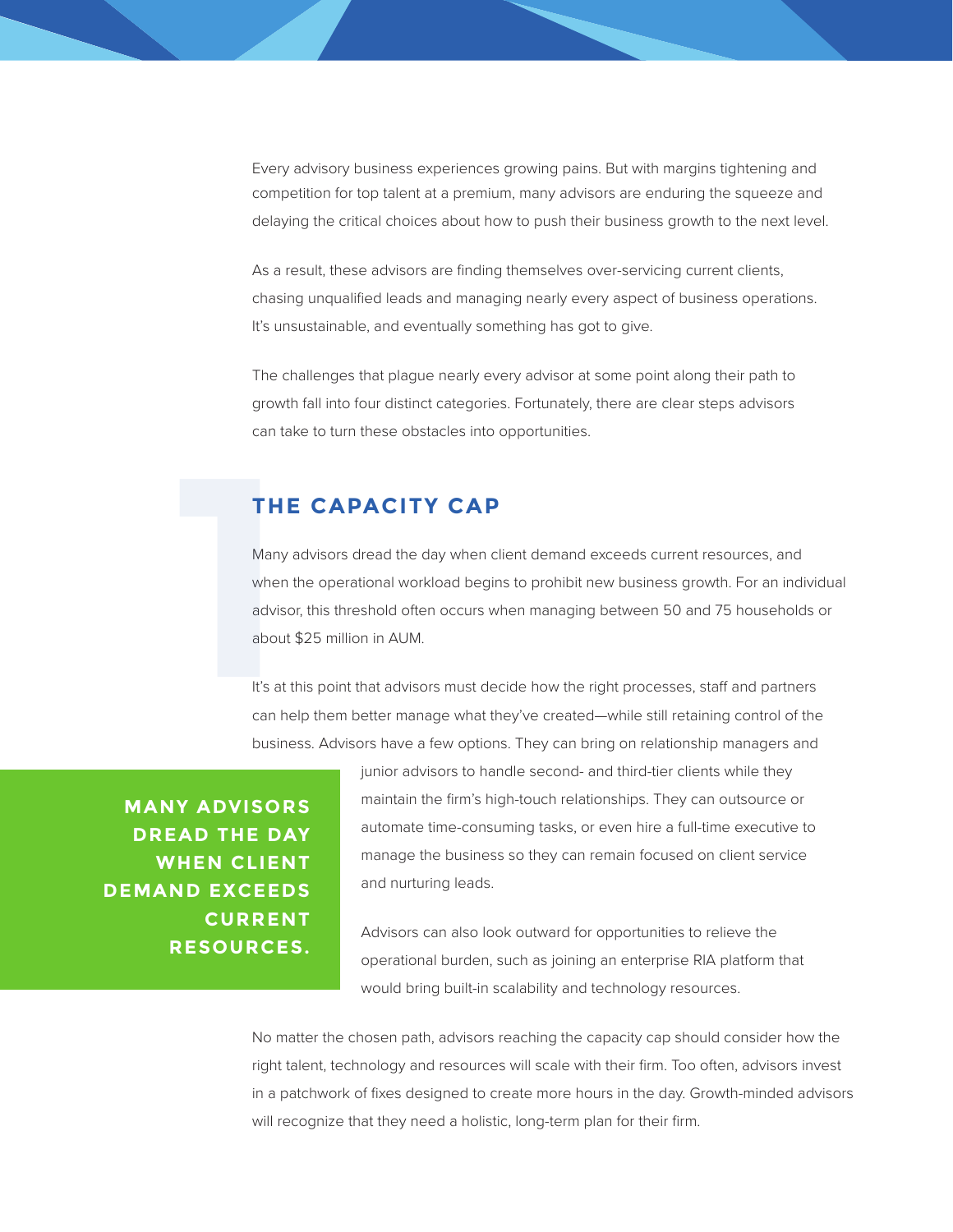## **THE LEAD GEN LIMITATION**

**2**  Identifying and courting new clients is easier said than done, and many advisory firms admit they don't properly track and manage their leads. A 2016 study found that although about nine out of 10 advisory firms have a CRM system, just 38 percent said they formally tracked leads.

This data points to a larger industry challenge: identifying qualified leads that are worth chasing. They are the needle in the haystack, the hidden line item in a long log of prospects who likely don't meet the asset threshold, already have an advisor or would rather opt for a robo-solution.

**ADVISORS MUST DEFINE THE CENTER-PIECE OF THEIR FINANCIAL PLANNING APPROACH—THE REASON CLIENTS CHOOSE THEM OVER EVERY OTHER SOLUTION.** To track down these qualified prospects, advisors need to think beyond competitive, outsourced lead gen services and generic seminars. Instead, advisors should consider carving out a niche and putting all sales efforts into tailored messages and tactics. For example, an advisor focused on charitably inclined prospects can attend relevant fundraisers and community events, and develop tailored presentations focused on how to create a philanthropic legacy through an estate plan. An advisor whose niche is advising clients through life transitions should create materials that forge partnerships with local divorce attorneys.

This specialized focus should continue once a client signs on. Advisors must define the centerpiece of their financial planning approach—the reason clients choose them over every other solution. This approach should be an

integral part of every interaction with clients and demonstrate value and a perspective they won't be able to get at another firm.

Creating a powerful, memorable and personalized financial planning experience can also be a huge factor in driving referrals. Clients who can easily recount their advisory experience with friends and family will automatically convey the value an advisor provides. This experience creates a considerable leg up in one of the most lucrative ways to gain new assets.

## **THE TECH TRADEOFF**

**THE TECH TR**<br>Having the latest techno<br>to the investment and the<br>useless to an advisory fire<br>correction years later, wh<br>management tools ultima<br>pressure is on to select t Having the latest technology tools sounds great in theory. Unfortunately, many firms commit to the investment and then whiff on the integration—rendering those shiny new platforms useless to an advisory firm's staff, clients or both. Even worse is the need for a costly course correction years later, when a patchwork of trading platforms, CRM systems and portfolio management tools ultimately create more inefficiencies than they're worth. Thus, the pressure is on to select the right solution.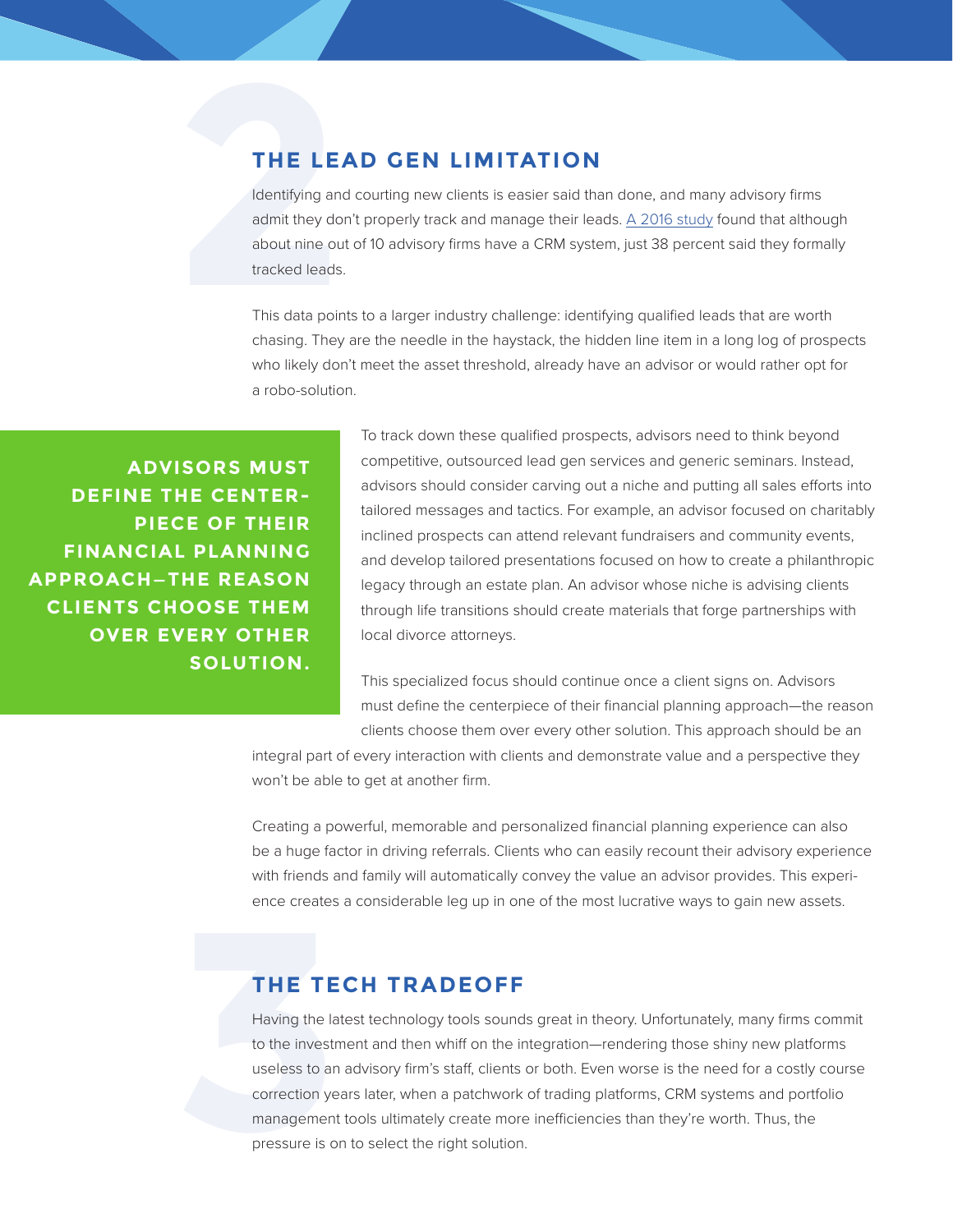Until recently, advisors have been forced to prioritize financial planning or investment tools when making tech upgrades. However, more solutions are being introduced that merge these two core aspects of an advisor's activities on a single platform. As Wealth Management Today notes, financial planning is becoming a larger and larger part of advisors' daily workflows. Solutions that tackle both spheres are becoming more widespread, increasing the pressure to select the right tool.

But when it comes time for an inevitable technology upgrade, many advisors are faced with an overwhelming number of options and a set of competing priorities. Should the firm invest in solutions to address client user experience, or update vital middle- and back-office functions? Do clients really need mobile access? Can these compliance tools be trusted?

In selecting technology to power growth, advisors must prioritize this integration. Solutions should scale as the business grows, and a firm's technology strategy should align with the rest of the firm's offering—today and in the future.

#### **THE BRANDING BREAKDOWN**

Some advisors develop their reputation organically, based on the types of clients they serve, their investment strategy and/or their business model. Some advisors align their practice with a big-name brand to benefit from increased recognition and credibility. Findred School School School School School School School School School School School<br>
4 **4 Proper School School School School School School School School**<br>
4 **Proper School School School School School School School School** 

But growth-minded advisors set out to establish an intentional, memorable brand reputation on which to build their business. This often includes formalizing a firm's culture and values, defining a niche in the market, developing brand messaging or even coining a new approach to planning or investing. And the best way to bring the brand to life is by creating consistent, repeatable, scalable processes that reinforce the brand at every client touch point.

Embracing this proactive approach can certainly spur short-term opportunities, but it can also pay dividends when it comes to succession planning. If the brand revolves around an individual advisor, the sale of the practice or the transition to a successor may be jarring for clients. But if advisors can infuse their approach into all aspects of their business, they can establish trust and consistency that help clients ride out the transition.

Every advisor faces inevitable growing pains. By creating a personalized, consistent approach that can scale with the business and clients can rely on, advisors can set their firms on the right track for growth.